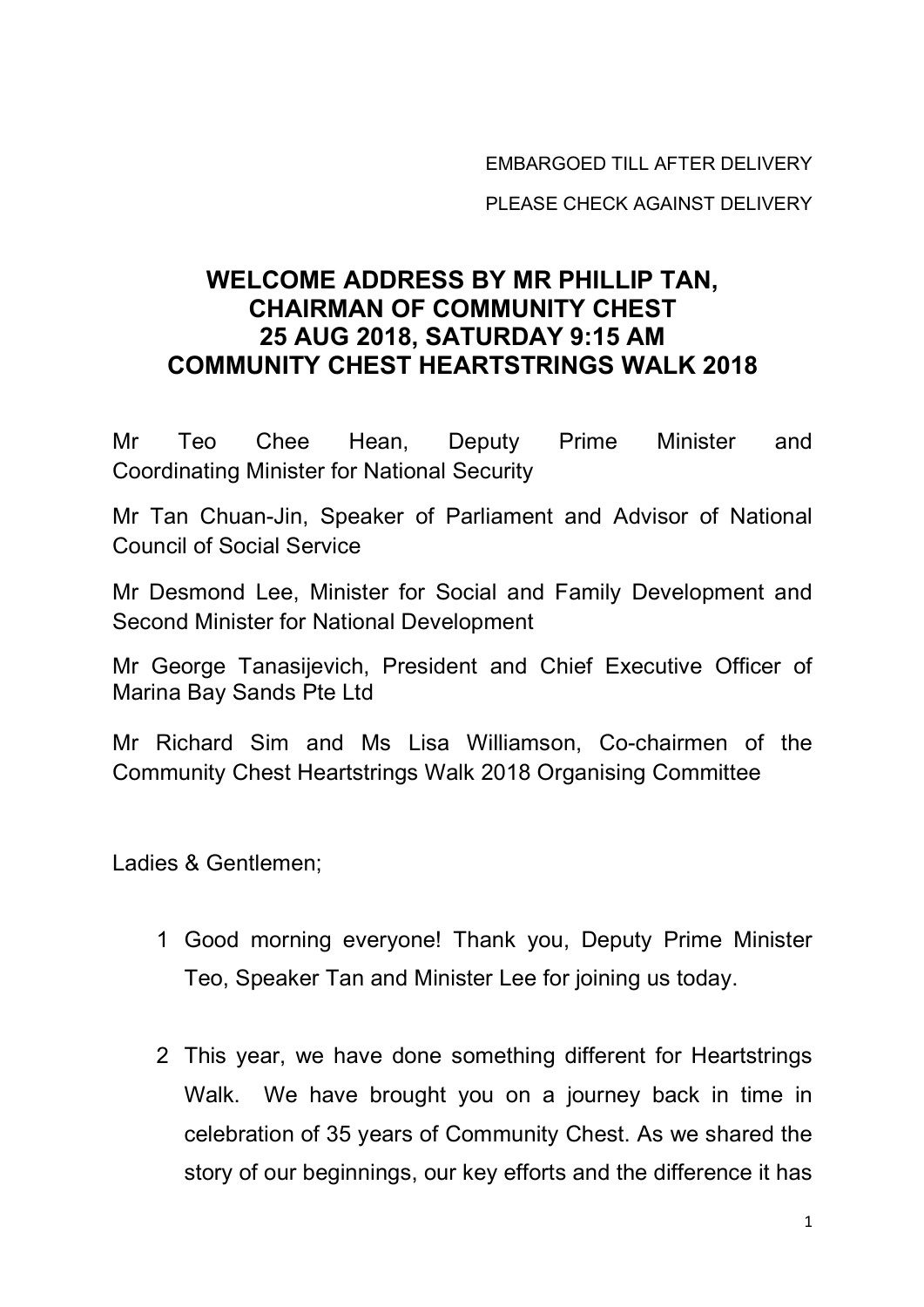made to the community, our heartfelt thanks goes out to our founders, leaders and partners who have journeyed with us.

- 3 Community Chest was founded in 1983 by the late Dr Ee Peng Liang to raise funds to support social service organisations so that they can focus on serving and caring for those in need. It was under the then Singapore Council of Social Service which was later restructured to form National Council of Social Service or NCSS. In his lifetime, Dr Ee devoted more than 50 years towards charitable causes. He embodied generosity, selflessness and passion.
- 4 Under his dedicated leadership, Community Chest has become a major fundraising body in the social service sector. Today, his legacy continues with the many lives touched through the work we do. Besides our initial focus on fundraising to help meet social service needs, Community Chest is also engaging Singaporeans to inspire them to give their time and skills to volunteer for meaningful causes.
- 5 At this year's Heartstrings Walk, we are glad that besides generous donations, our corporate partners are now giving back to society in a more holistic way, by encouraging their staff to give more of their time and skills.
- 6 One good example is StarHub, one of our top donors which first supported Heartstrings Walk eight years ago. Over the years, StarHub has stepped up its efforts to support us beyond money contributions to community volunteering. Their staff actively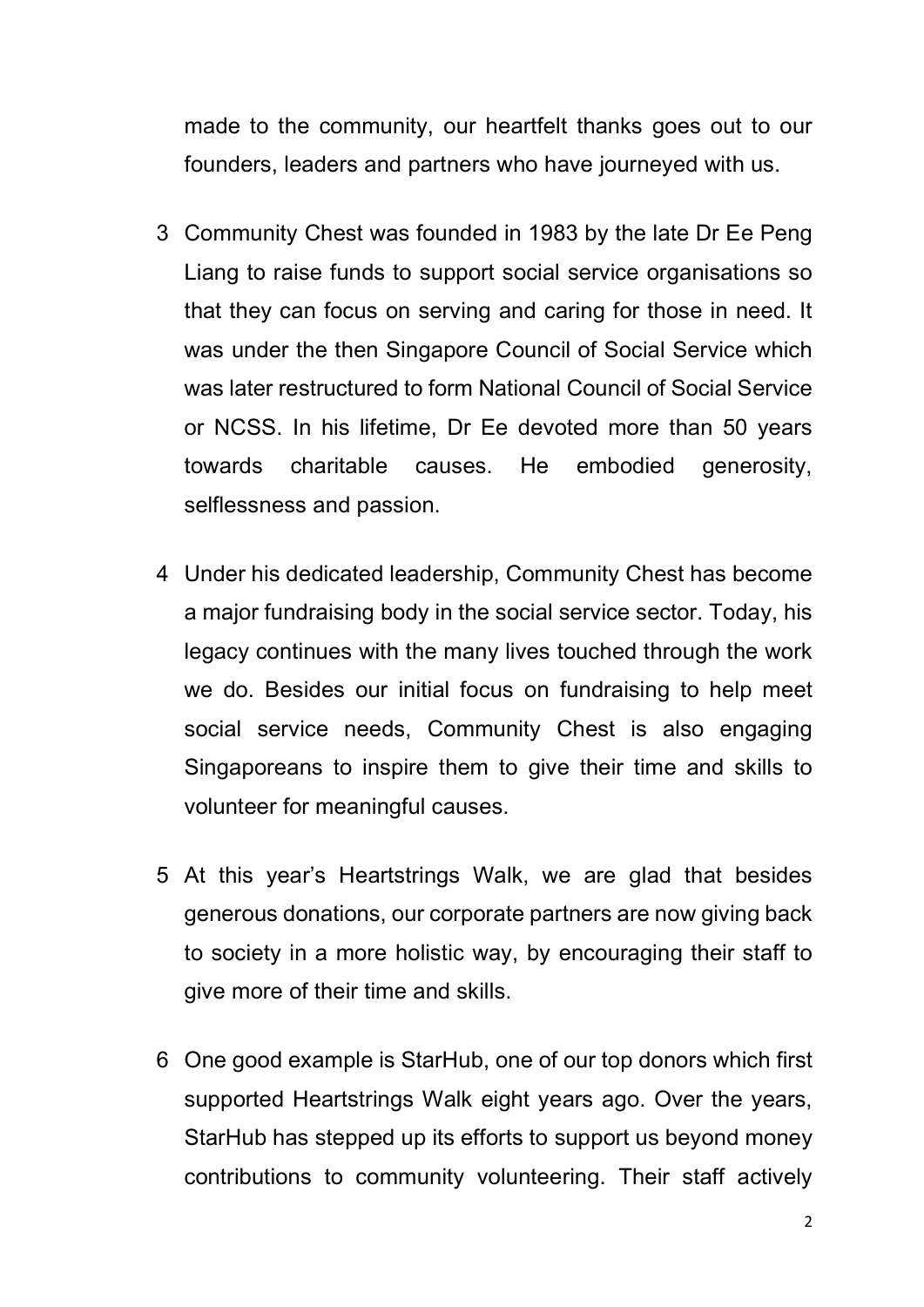contribute their time to volunteer and interact with service users during pre-event preparation and also during the Walk. This is the spirit of the SG Cares movement  $-$  by supporting one another, we inspire others to do the same to build a more caring and inclusive Singapore.

- 7 I also applaud the service users for being motivated and empowered to give their best and contribute in various ways to make Heartstrings Walk a success. METTA School, a special education school supported by Community Chest, sent their largest group of students ever to take part in the Race to the Sky Vertical Marathon this year.
- 8 The school's five teams, consisting of 12 students with special needs, have trained hard for this event. They were joined by Speaker Tan who made a guest appearance early this morning to support them. Congratulations on their determination and resilience in overcoming challenges to complete this marathon!
- 9 To keep up with changing needs in a digital age, we are on a constant look out for new innovative methods to improve our services. For the first time, participants of Heartstrings Walk can use their mobile phones to scan and donate directly to Community Chest. Simply scan the QR codes printed on posters along the Walk and 100% of your donation will go towards empowering the lives of those in need.
- 10Before I end my speech, allow me to express our heartfelt thanks to all parties for making today's event a success. Firstly,